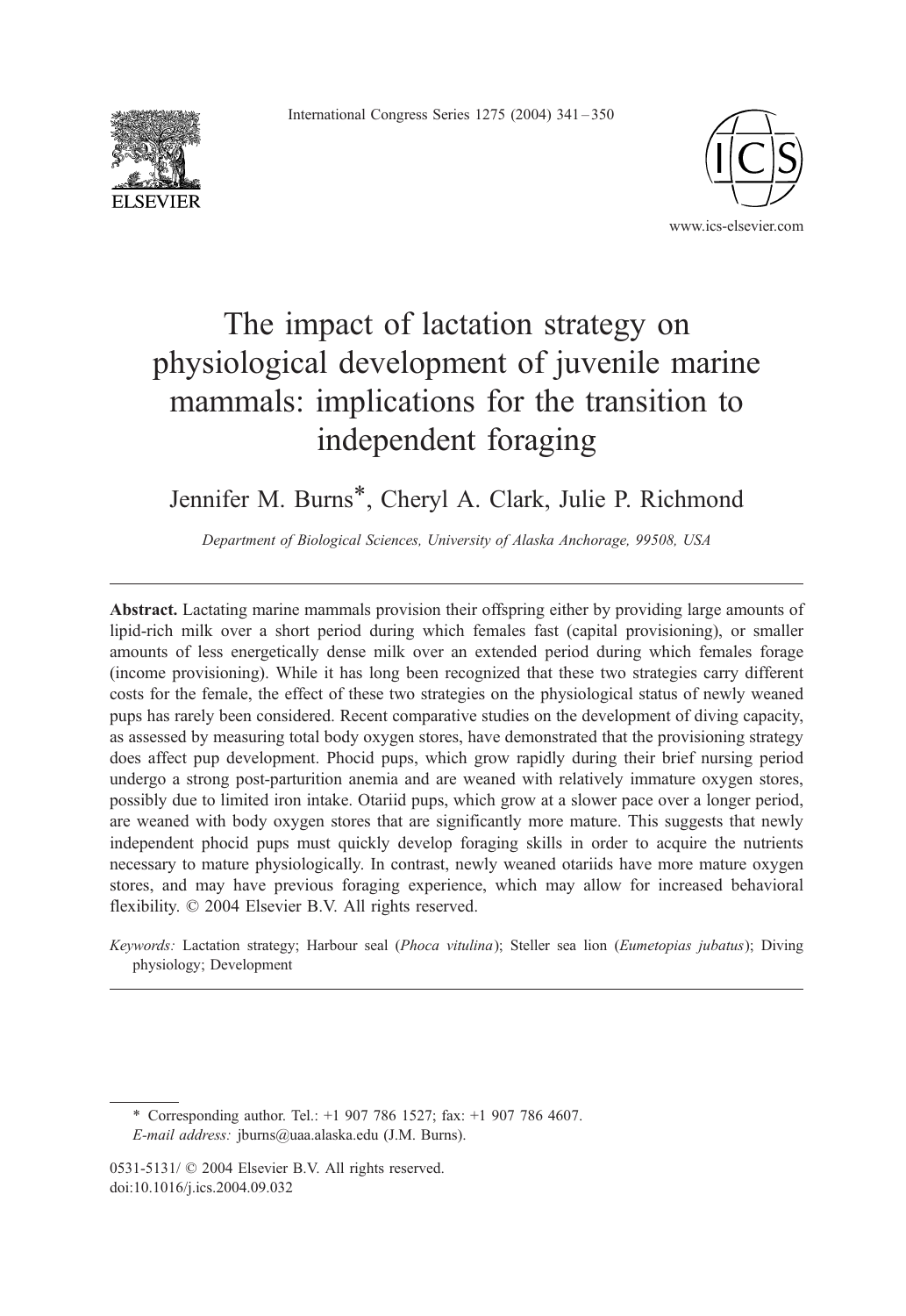# 1. Introduction

Within the pinniped lineage, there are two main strategies used by females to provision their dependent offspring. Females either utilize a capital investment strategy, whereby most, if not all of the energy provided to the pup comes from the female's endogenous reserves, or an income-based strategy, whereby females provision their offspring initially from endogenous reserves that are later supplemented by periodic foraging trips [\[1\].](#page-7-0) All Otariidae and Odobenidae demonstrate the income provisioning strategy, while most Phocidae utilize the capital provisioning strategy [\[2,3\].](#page-7-0) Due to their small size, some phocids such as harbour and ringed seals, cannot store enough energy to provision their offspring without supplemental foraging [\[4\].](#page-7-0) That the maternal strategy used has a large impact on the growth and condition of the pups is clear. Phocid pups are provisioned with energy-rich milk, and as a result grow quickly and accumulate large lipid reserves during the short lactation period [\[5\].](#page-7-0) In contrast, otariid pups are suckled on less energetically dense milk, grow more slowly, and rarely show the large variation in body composition seen in phocid pups [\[2,6,7\].](#page-7-0) In addition to impacting growth rates, the lactation strategy may also impact physiological development during the dependent period. While physiological development takes many forms, for the purpose of this paper, we will focus on the development of body oxygen stores, as these are critical for sustaining diving and foraging activity in newly weaned and independent pups [\[8,9\].](#page-7-0) In addition, there is growing evidence that juvenile diving activities can be limited due to their smaller size and reduced mass-specific oxygen stores, as compared to adults [\[10–](#page-7-0) 13]. Therefore, if the developmental patterns of capital and income provisioned pups differ, this may also affect how they interact with their environment in the weeks and months postweaning.

To determine if lactation strategy influences the pattern of physiological development, we compare the ontogeny of body oxygen stores in a phocid, the harbour seal (Phoca vitulina), and an otariid, the Steller sea lion (Eumetopias jubatus). Following a review of our work on age-related changes in haematology and body oxygen stores, we then present preliminary data on the iron status of juvenile and adult harbour seals. Limitations in iron intake have been implicated in developmental anaemia in terrestrial species that subsist on iron-poor milks [\[14,15\].](#page-7-0) Since heme levels strongly influence body oxygen stores, iron kinetics may also influence pinniped development [\[16,17\].](#page-7-0) We recognize that female harbour seals forage during the lactation period [\[4\],](#page-7-0) and that this reduces the strength of our comparisons. However, because harbour seal pups demonstrate the rapid growth, large accumulations of lipid, and a short dependent period characteristic of most capital provisioned pups, we believe that the presented comparisons are valid.

# 2. Methods

# 2.1. Animal handling and oxygen store development

Data for harbour seals comes from work conducted in Monterey Bay, California from September 1997 through June 2000  $(n=109)$  and Prince William Sound, Alaska in June 1998 and 1999  $(n=113)$  [\[18\],](#page-7-0) and 167 animals captured in Mont Joli, Quebec, Canada in the summers of 2000–2002 [\[16\].](#page-7-0) Steller sea lions  $(n=365)$  were captured throughout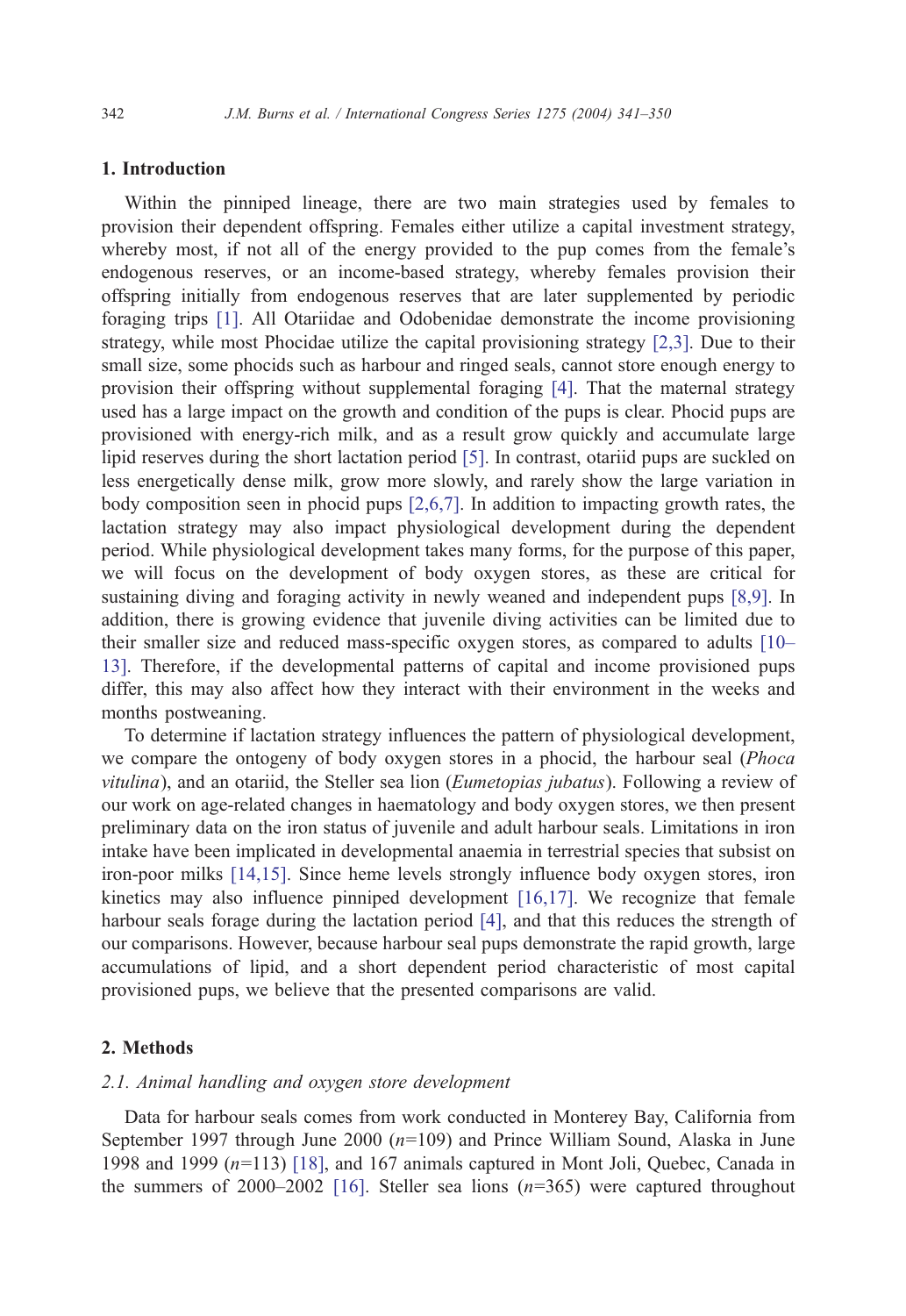Alaska in collaboration with Alaska Department of Fish and Game and the National Marine Mammal Laboratory [\[17\].](#page-7-0) At capture, all seals were weighed, sexed, and aged, and a subset of harbour seals handled in California ( $n=63$ ) and Alaska ( $n=58$ ) had their body composition determined by deuterium dilution [\[19\].](#page-7-0) To determine total body oxygen stores, an initial blood sample was collected from which haematocrit (HCT) and haemoglobin (Hb) were determined. Plasma volume was measured using the Evan's blue dye method [\[20\],](#page-8-0) and blood volume (BV) was determined by dividing plasma volume by the measured HCT. Both blood and plasma volumes are reported on both an absolute and lean body mass-specific basis as available. Blood oxygen stores were determined following [\[21\],](#page-8-0) using the individually measured HCT, Hb, and plasma volume. Muscle myoglobin content was determined from biopsy samples  $(0.2 \text{ g})$  [\[22\].](#page-8-0) Total body oxygen stores were determined by adding the stores in lung, muscle and blood [\[21\].](#page-8-0) Further details on the capture and handling techniques, the methods used to measure body oxygen stores, and the statistical results are reported in the original publications from which this review is drawn [\[16–18\].](#page-7-0)

### 2.2. Iron analyses

Iron status was determined for 73 harbour seals captured in Canada. Serum iron levels and total iron binding capacity (TIBC) were determined coulometrically using an ESA ferrochem II iron analyser [\[23\].](#page-8-0) Percent saturation was calculated as serum iron/TIBC. Serum ferritin concentration was measured by ELISA [\[24\].](#page-8-0) All iron assays were carried out at the Kansas State University College of Veterinary Medicine. General linear models were used to test for the effect of age and sex, and significant differences ( $p<0.05$ ) identified by Bonferroni post hoc comparisons. To determine if iron status had a significant impact on blood oxygen stores, iron values were added as covariates to GLM models of age effects on oxygen stores. Prior to all analyses data normality was assessed using probability plots, and data transformed as necessary.

# 3. Results

# 3.1. Animal handling and oxygen store development

As expected, the growth rates and age-related changes in body composition differed between the two species. Harbour seals grew rapidly  $(0.56 \pm 0.01 \text{ kg day}^{-1})$  over the ~25day lactation period and body condition increased from  $10\%$  at birth to  $39.4\pm0.1\%$  at weaning, before falling to an average value of  $25.1 \pm 1.3\%$  in yearling and adults [\[18,25,26\]](#page-7-0). In contrast, Steller sea lions grew at a slower rate (as determined from average mass values for each age class) of 0.3 kg day<sup>-1</sup> between 1 and 9 months of age, and 0.12 kg day<sup>-1</sup> between 9 and 21 months of age [\[17\].](#page-7-0)

As results from the development of oxygen stores in each of these groups have previously been presented [\[16–18\],](#page-7-0) data are only summarized here. Typically, neonates had elevated HCT and Hb values, which declined in the first days (harbour seals) to weeks (Steller sea lions) of life, then increased later in the nursing period ([Fig. 1\)](#page-3-0). For harbour seals, this drop in HCT and Hb caused a decline in mass-specific blood oxygen stores during the lactation period, as all age classes except the relatively hydrated neonates had similar plasma volumes [\[16,18\].](#page-7-0) The decline in mass-specific blood oxygen stores could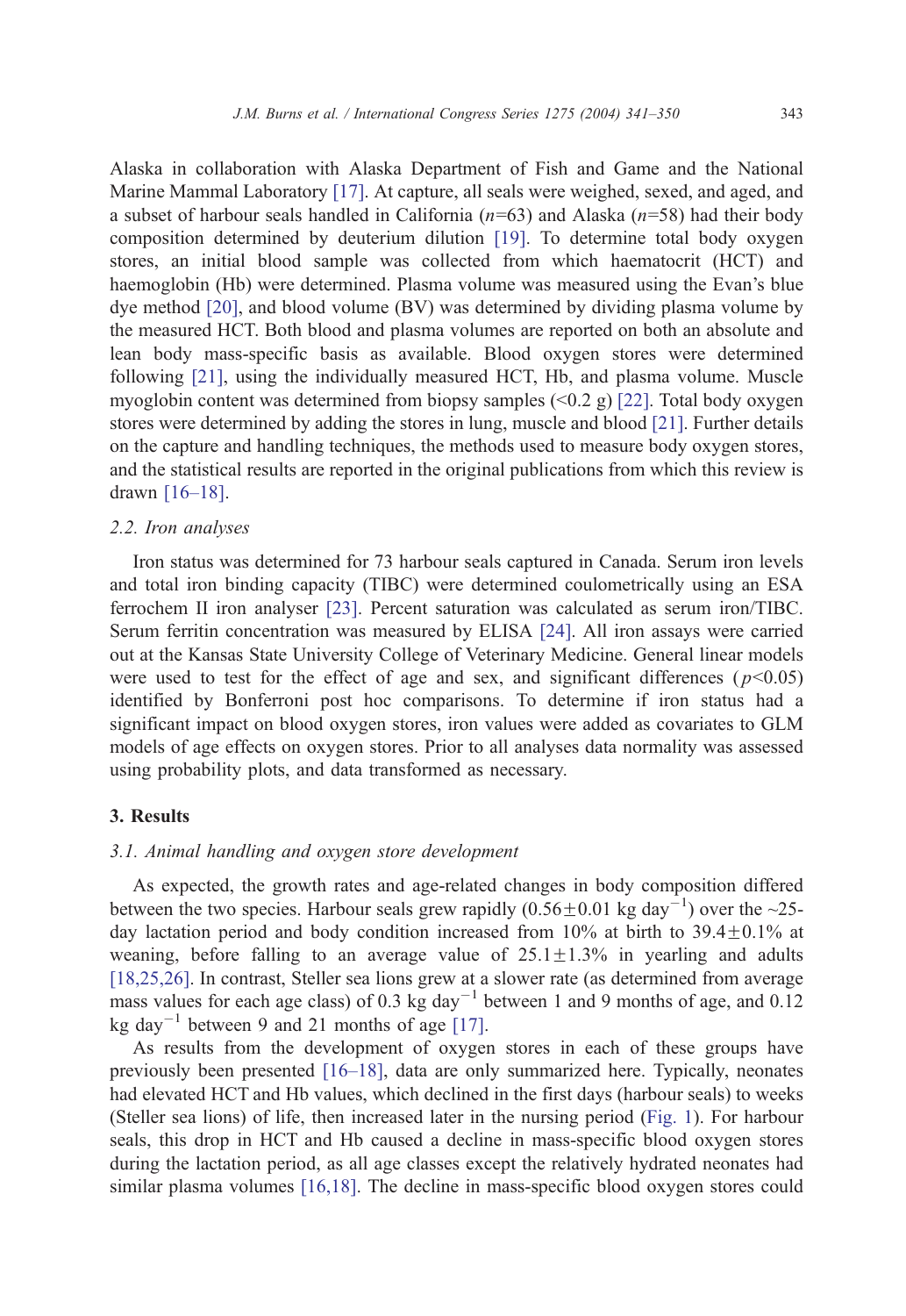<span id="page-3-0"></span>

Fig. 1. Age-related changes in mean haematocrit (HCT) and haemoglobin (Hb) content in harbour seals from California [\[18\],](#page-7-0) and Steller sea lions from Alaska ([\[17\];](#page-7-0) neonatal values from [\[28\]\)](#page-8-0). Harbour seal age categories are newborn (NB), nursing pup (NP), weaned (WP), yearling (Y), and adult (A).

not be attributed solely to age-related changes in body condition, as it persisted when stores were scaled to lean body mass [\[18\].](#page-7-0) Nor was there any effect of body composition on blood oxygen stores within any age class. In contrast, while Steller sea lions also showed elevated HCT, Hb, and plasma volumes in neonates [\[27,28\],](#page-8-0) there was a gradual decline in mass-specific plasma volume over the first 21 months of life [\[17\].](#page-7-0) However, because HCT and Hb increased rapidly from 1 to 10 months (Fig. 1), blood oxygen stores were similar to those of adults by the end of the first year of life [\[17\].](#page-7-0)

In harbour seals, muscle myoglobin concentration did not increase until after weaning, but reached adult values by the end of the first year of life [\[18\].](#page-7-0) There was no effect of body condition on muscle myoglobin concentration in any age class [\[18\].](#page-7-0) In contrast, average myoglobin levels increased gradually with age in nursing Steller sea lions, but did not reach adult levels until after the end of the second year [\[17\].](#page-7-0)

Total body oxygen stores integrate all measured stores, and therefore also varied with age (Fig. 2). In harbour seals, total body oxygen stores declined with age from neonates through to weaning, and then increased in yearlings and adults, when measured on a massspecific basis [\[16,18\].](#page-7-0) However, stores increased from birth to adulthood when measured



Fig. 2. Mean  $(\pm S.E.)$  total body oxygen stores for harbour seals, scaled to total and lean body mass [\[18\],](#page-7-0) and Steller sea lions [\[14\].](#page-7-0) Neonatal Steller sea lion values taken from Ref. [\[27\].](#page-8-0) Age categories as in Fig. 1.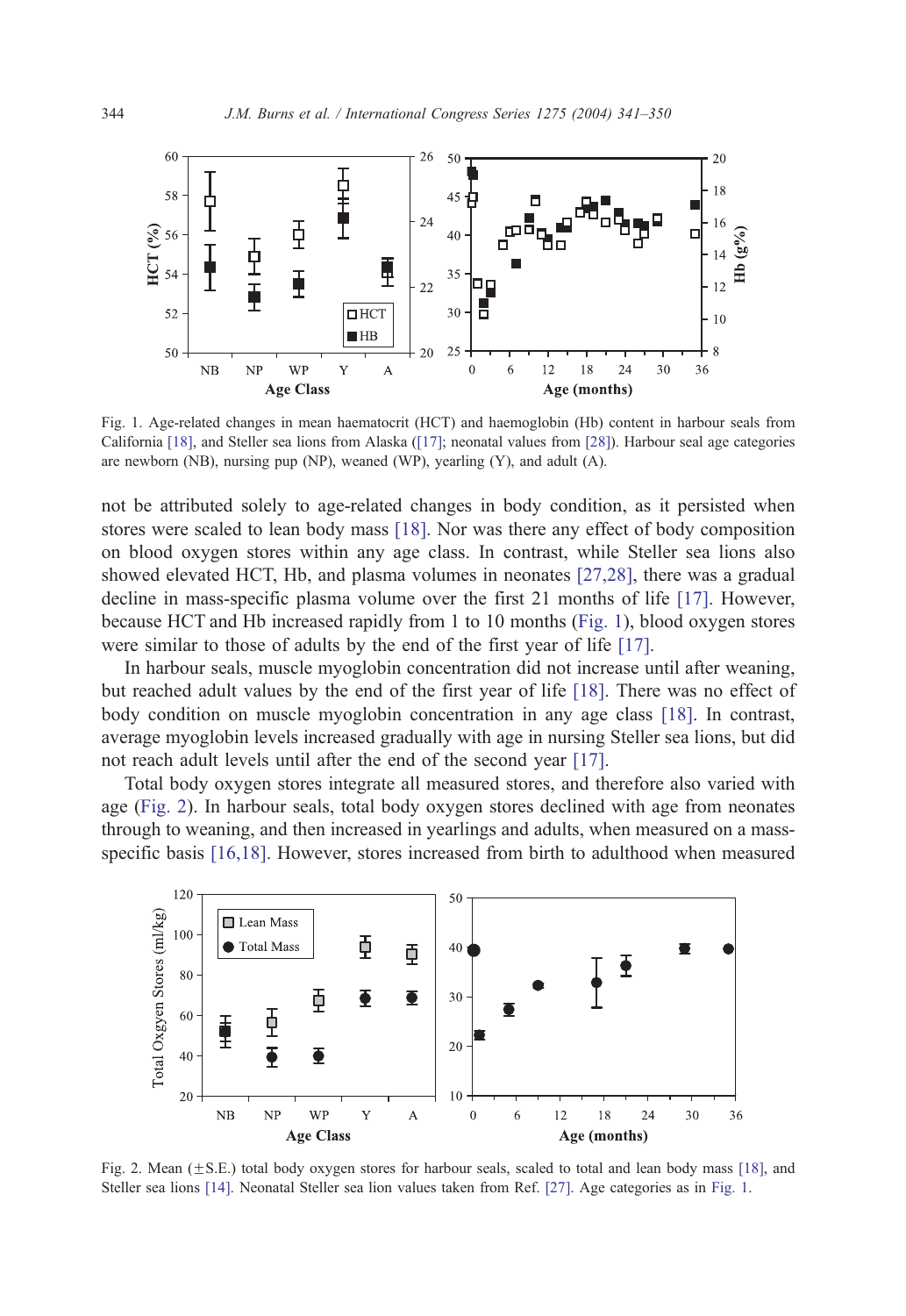

Fig. 3. Total body oxygen stores, as a percent of adult values, for harbour seals and Steller sea lions. Total stores are subdivided to show the relative contribution of lung, blood, and muscle oxygen stores. Age categories as in [Fig. 1.](#page-3-0)

on a lean-body-mass basis [\[18\].](#page-7-0) In contrast, Steller sea lion total oxygen stores declined during the first month of life, but increased consistently after that, and reached adult values by the time juveniles were 21 months of age [\[17\].](#page-7-0) In both cases, the initial decline in oxygen stores was due to the early drop in HCT and Hb.

When the relative maturity of oxygen stores at different stages was compared between Steller sea lions and harbour seals, it was clear that while both species showed an initial decline in oxygen stores, harbour seals were not able to recover during the short nursing period, and so were weaned with oxygen stores that were small (52–60%) relative to those of adults [\[16,18\].](#page-7-0) In contrast, mass-specific oxygen stores increased during the lactation period in Steller sea lions, such that pups were weaned with stores very similar to those of adults (80–90%, depending on weaning age) (Fig. 3).

### 3.2. Iron status

There were significant age-related changes in serum iron, ferritin, and TIBC values with age, but no age-related differences in the percent saturation (Table 1). Serum iron and TIBC increased from neonates through early lactation, then declined to low values in weaned pups and adults (serum iron  $F_{4,72}=5.076$ ,  $p=0.001$ , TIBC  $F_{4,72}=20.975$ ,  $p<0.001$ ). In contrast, serum ferritin levels were lowest in neonates, increased during lactation, and were highest in adults ( $F_{4,72}=13.728$ ,  $p<0.001$ ). In no case did sex influence parameter

Table 1

Mean (±S.E.) serum iron, ferritin, TIBC, and saturation values for harbour seals captured in Mont Joli, Canada in 2000 and 2001

| Age class       | n  | Serum iron<br>$(\mu g \, \text{dl}^{-1})$ | Serum ferritin<br>$(ng \text{ ml}^{-1})$ | <b>TIBC</b><br>$(\mu g \, \text{d}l^{-1})$ | Saturation<br>$\binom{0}{0}$ |
|-----------------|----|-------------------------------------------|------------------------------------------|--------------------------------------------|------------------------------|
| <b>Neonates</b> | 15 | $369 \pm 37^{a,b}$                        | $14+6^a$                                 | $572 + 19^a$                               | $65.1 + 6.0$                 |
| Early lactation | 15 | $497 + 36^b$                              | $35+6^b$                                 | $599 + 19^a$                               | $80.6 + 6.0$                 |
| Late lactation  | 14 | $475 + 38^b$                              | $29+7^b$                                 | $582 + 20^{\rm a}$                         | $81.7 + 6.2$                 |
| Weaned pups     | 13 | $311 + 40^a$                              | $22+7^{a,b}$                             | $442 + 21^{b}$                             | $69.0 + 6.4$                 |
| Adult females   | 13 | $260 \pm 38^{a,b}$                        | $70 + 7$                                 | $357+21^b$                                 | $68.9 + 6.4$                 |

Superscripts indicate that values were similar between age classes.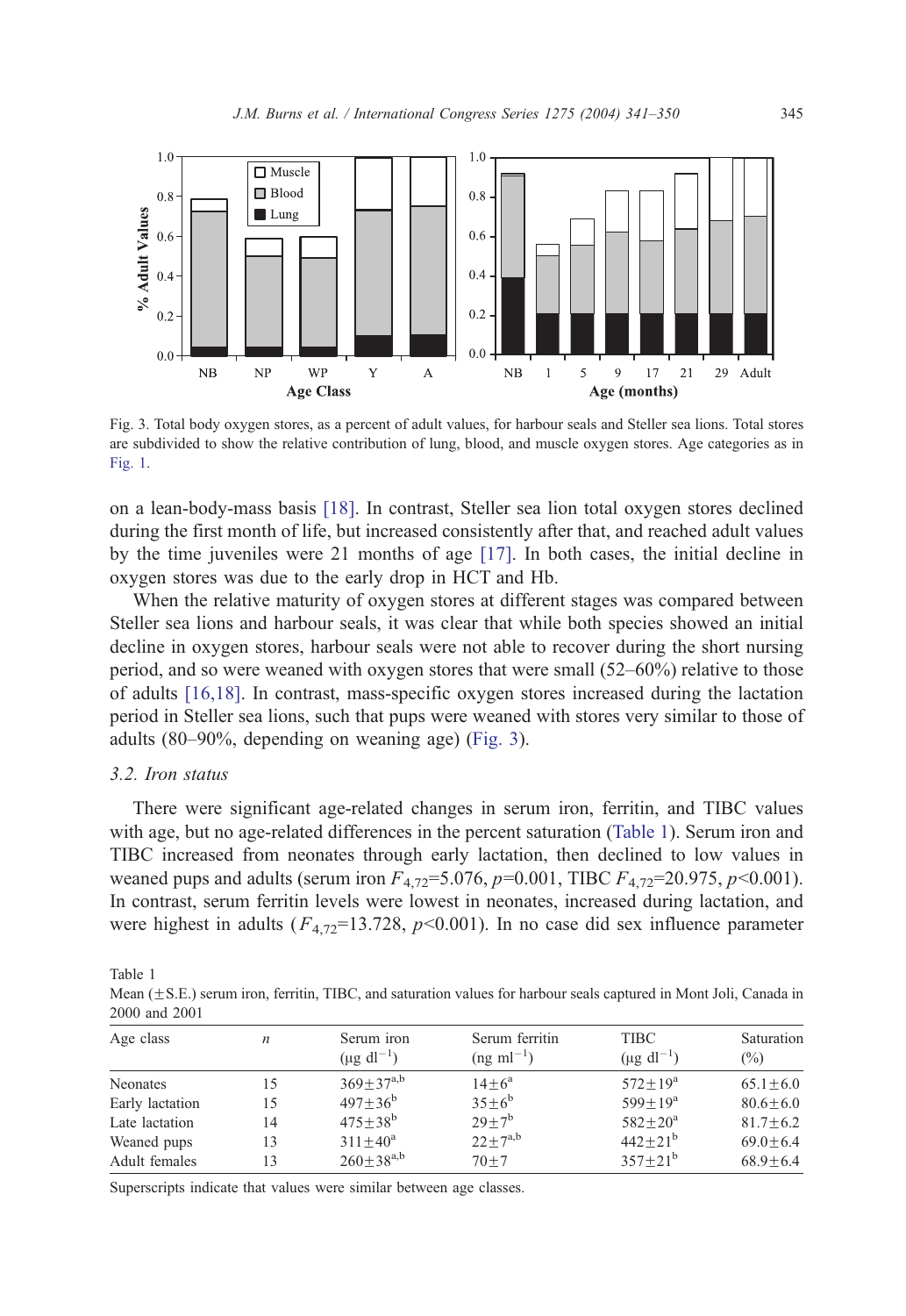values. When we examined if iron status had an impact on blood oxygen stores, we found that animals with elevated saturation rates had lower oxygen stores than expected for their age class ( $F_{1,39}$ =8.407, p=0.007). Serum iron, ferritin, and TIBC values did not account for any additional variability in body oxygen stores.

# 4. Discussion

This work shows that there are clear differences in the physiological status at weaning of harbour seals and Steller sea lions, and suggests that these differences might be caused by differences in the pattern of growth and lipid accumulation in the two species. Like all phocids [\[1,2,5\],](#page-7-0) harbour seal pups grew quickly, and deposited large lipid reserves during their short lactation period. Their rapid growth in body mass appears to outpace the development of new red cells, and as a result, oxygen storage capacity in the blood declines throughout the lactation period, when measured on both a lean and total body mass basis [\[16,18\].](#page-7-0) That this reduction in storage capacity is due to lagging red cell production rather than a decline in fluid volume is highlighted by the fact that plasma volume is similar in all age classes except the relatively hydrated neonates [\[16,18\].](#page-7-0) Since muscle oxygen stores do not increase during lactation, harbour seals are therefore weaned with oxygen stores that are less than 60% those of adult animals. Research on the physiological development of other phocid species has produced similar results: at the end of the postweaning fast, Weddell seals have oxygen stores that are 64% those of adults [\[11\]](#page-7-0), Northern elephant seals (Mirounga angust irotris) 66% [\[9\],](#page-7-0) hooded seals (Cystophora cristata) 62% [\[29\],](#page-8-0) and grey seals (Halichoerus gypus) 67% [\[30\].](#page-8-0) The similarity of these values is remarkable, particularly given the large difference in the time between birth and independent foraging in these same species (32–82 days). We conclude that the pattern of physiological development reported here for harbour seals is a trait shared by all phocids, and therefore reflects constraints due to the capital provisioning strategy employed by most phocid females [\[1,2,31\].](#page-7-0)

In contrast, Steller sea lions pups, like other otariids [\[3\],](#page-7-0) grew more slowly over a much longer period of time, and deposited smaller lipid reserves than phocids [\[32\].](#page-8-0) Despite their slower growth rate, sea lions also showed a strong post-parturition anaemia, that was not relieved until 5 months of age, when pups swimming and diving activity increased [\[17,33,34\].](#page-7-0) As a result, blood volume and oxygen stores were relatively constant with age. This, in combination with increasing muscle oxygen stores, allowed juvenile Steller sea lions to increase their total body oxygen stores during the lactation period, so that oxygen stores were 69% those of adults when they began to dive, and 80–90% those of adults at weaning [\[17\].](#page-7-0) Data from other otariids suggest that the developmental pattern seen in Steller sea lions is characteristic of the group, and that most otariids are weaned with oxygen stores more similar to those of adults than seen in phocids [\[35–38\].](#page-8-0)

Despite different patterns of physiological development, both harbour seals and Steller sea lions showed a strong early anaemia that coincided with the period of rapid growth and large gains in mass and lipid reserves. Developmental anaemia has been observed in many terrestrial species, and for rapidly growing neonates is typically attributed to an iron-poor milk diet [\[14,15\]](#page-7-0). Our examination of the iron status of harbour seal pups suggested their haematological development was also constrained by rates of iron intake during the period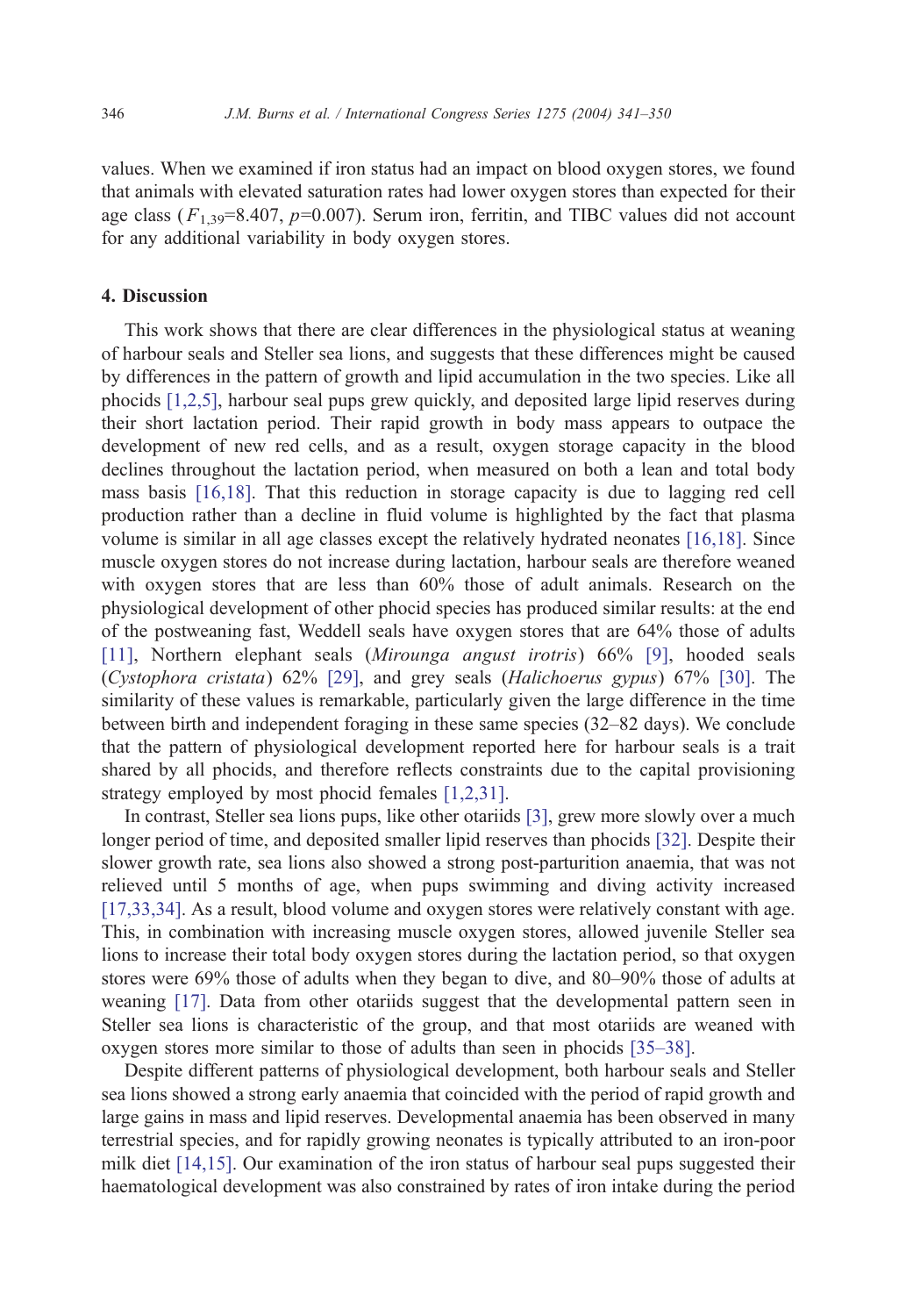of most rapid growth. Iron stores (as indexed by serum ferritin) were low, and both TIBC and saturation levels were high in pups, as expected under conditions where iron is in high demand, but poorly available [\[39,40\].](#page-8-0) The similarly elevated saturation rates in lactating adult females may reflect the transfer of iron from tissue stores to milk. The remarkably high saturation rates (typical mammalian values are 20–30% [\[39,40\]\)](#page-8-0), and the negative correlation between saturation rates and oxygen stores further suggests that young juveniles may be constrained by both iron availability and the rate at which transport proteins can be produced [\[39,40\].](#page-8-0) While we do not yet have information on iron status in juvenile sea lions, northern fur seal (Callorhinus ursinus) pups have lower ferritin and higher TIBC values than do older animals [\[41\],](#page-8-0) suggesting that the iron limitation observed in harbour seals may also exist in otariids. If iron limitation does contribute to the observed anaemia, then the postweaning increase in oxygen stores in harbour seals may result from intake of iron-rich prey items [\[15\].](#page-7-0) Similarly, supplemental foraging early in the lactation period may ameliorate early anaemia in Steller sea lions [\[33,34\],](#page-8-0) just as it does in terrestrial species.

If iron kinetics influence oxygen store development, then it may also play a role in the postweaning fasts of phocid pups, a feature absent from the life history strategy of otariids [\[3\]](#page-7-0). Following weaning, many phocids fast on land for a period of days to weeks, and even those that do begin diving during lactation, such as harbour [\[42\]](#page-8-0) and Weddell seals [\[43\],](#page-8-0) apparently do not forage immediately upon weaning. Several studies have demonstrated that this fasting period is critical to proper physiological development, as body oxygen stores and the ability to regulate metabolic processes increase during the fast [\[9,30,44,45\].](#page-7-0) While increases in body oxygen stores during a period of fasting and mass loss are initially perplexing, we believe that this pattern can be explained by iron recycling. The majority  $(0.80\%)$  of a body's iron is stored in the erythron [\[46\],](#page-9-0) and therefore changes in the size of the red cell pool has the potential to dramatically alter iron status. Because plasma volume is a constant proportion of body mass [\[16,18\],](#page-7-0) as pups lose mass during the postweaning fast, absolute plasma volume drops. If red cells are not destroyed but retained in circulation, this will lead to an increase in HCT and blood volume, without any need for new cell production. For example, a 20% decline in the mass of harbour seal pups, as occurs in the weeks postweaning [\[42\],](#page-8-0) would bring weaned pup HCT values to levels higher than those of adults, and increase blood volume from 12% to 14% of body mass. In addition, because iron is highly conserved [\[47\],](#page-9-0) if some red cells are destroyed, their iron would then be available to support increases in muscle myoglobin content, as has been observed in fasting Northern elephant seal pups and emperor penguins [\[9,48\].](#page-7-0)

Thus, the postweaning fast may allow phocid pups that rapidly gained mass (and blood volume) during the brief lactation period to reallocate iron stores, so that they can increase the size of oxygen stores relative to adult values during a period of mass loss. The similarity in relative maturity at the onset of foraging  $\langle \sim 2/3 \text{ adult stores} \rangle$  across all phocids studied to date, suggests that there is a minimum threshold of maturity, below which foraging cannot be efficiently sustained. Since final completion of development only occurs postweaning, it likely requires additional nutritional input. Otariids, with their longer lactation period and slower growth rates are much more physiologically mature at weaning, and therefore may not require additional time to complete their physiological development.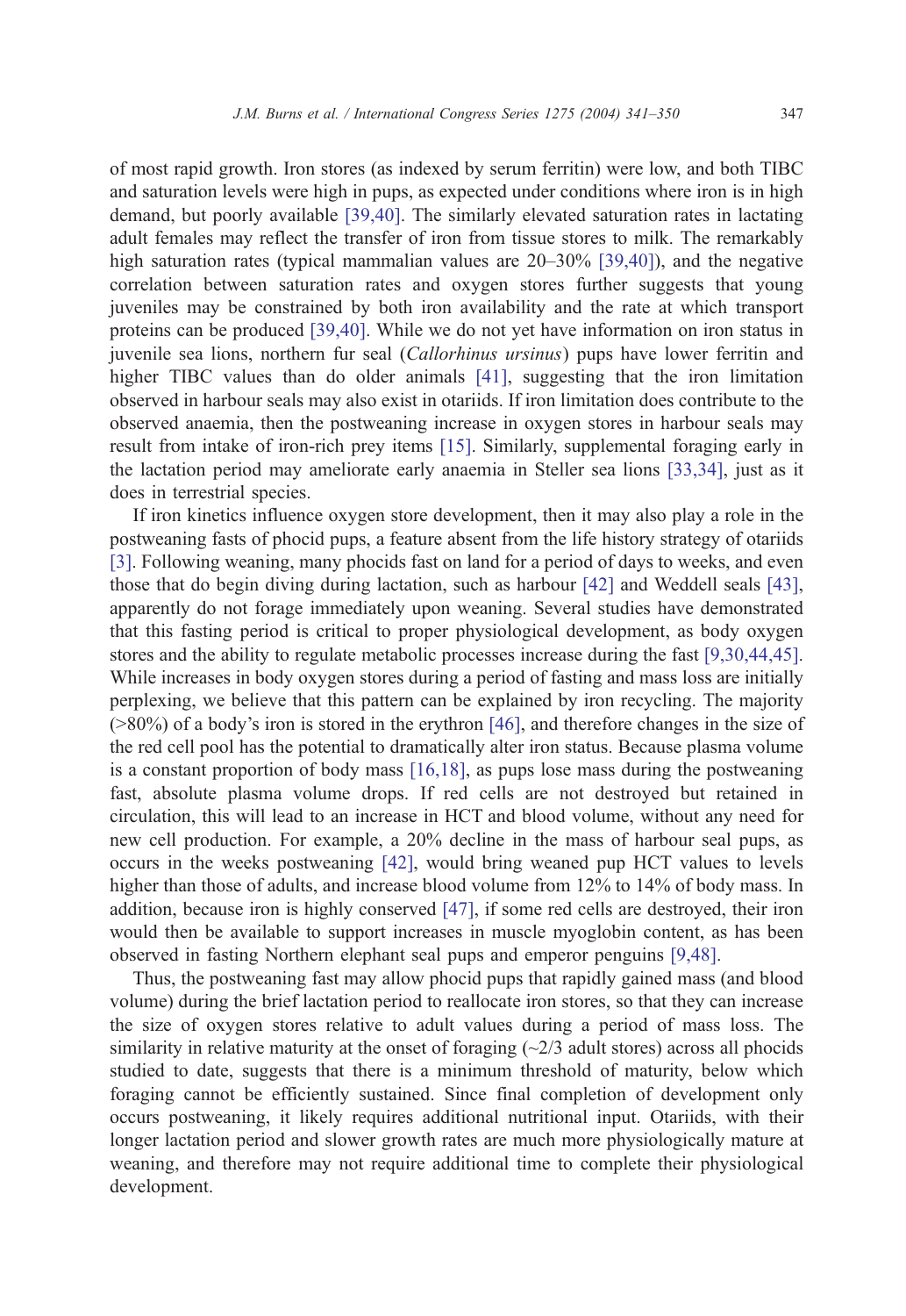### <span id="page-7-0"></span>Acknowledgements

The authors would like to thank the many people that made this research possible, in particular Dan Costa, Kathy Frost, Mike Hammill, Jim Harvey, Lorrie Rea, and Jason Schreer. Funding for harbour seal research in Canada was provided by the Department of Fisheries and Oceans, Canada, the Natural Sciences and Engineering Research Council of Canada, and NSF grant #EPS-0092040. Work in California and Alaska was funded by the University of California Office of the President and Institute of Marine Science. Sea lion research was funded by CIFAR (NA17RJ1224) and co-operative agreement with NOAA and ADFG (NA17FX1079). Work was carried out under Marine Mammal Protect Act permits 974, 2000, 358–1564, 782–1532, and 1003–1646. All protocols were reviewed and approved by the Institutional Animal Care and Use committees at UAA, UCSC, ADFG and DFO.

#### References

- [1] I.L. Boyd, Time and energy constraints in pinniped lactation, Am. Nat. 152 (5) (1998) 717 728.
- [2] K.M. Kovacs, D.M. Lavigne, Maternal investment and neonatal growth in phocid seals, J. Anim. Ecol. 55  $(1986)$  1035 – 1051.
- [3] K.M. Kovacs, D.M. Lavigne, Maternal investment in otariid seals and walrus, Can. J. Zool. 70 (1992) 1953 – 1964.
- [4] D.J. Boness, W.D. Bowen, O.T. Oftedal, Evidence of a maternal foraging cycle resembling that of otariid seals in a small phocid, the harbor seal, Behav. Ecol. Sociobiol. 34 (1994) 95 – 104.
- [5] S.H. Ridgeway, et al., Diving and blood oxygen in the white whale, Can. J. Zool. 62 (1984) 2349 2351.
- [6] D.J. Boness, W.D. Bowen, The evolution of maternal care in pinnipeds, Bioscience 46 (9) (1996) 645 654.
- [7] T.M. Schulz, W.D. Bowen, Pinniped lactation strategies: evaluation of data on maternal and offspring life history traits, Mar. Mamm. Sci. 20 (1) (2004) 86-114.
- [8] J.M. Burns, The development of diving behavior in juvenile Weddell seals: pushing physiological limits in order to survive, Can. J. Zool. 77 (1999) 773 – 783.
- [9] P.H. Thorson, Development of diving in the northern elephant seal. PhD thesis University of California Santa Cruz, 1993.
- [10] K.J. Frost, M.A. Simpkins, L.F. Lowry, Diving behavior of subadult and adult harbor seals in Prince William Sound, Alaska, Mar. Mamm. Sci. 17 (4) (2001) 813 – 834.
- [11] J.M. Burns, M.A. Castellini, Physiological and behavioral determinants of the aerobic dive limit in Weddell seal (Leptonychotes weddellii) pups, J. Comp. Physiol. 166 (1996) 473-483.
- [12] L. Irvine, et al., The influence of body size on dive duration of underyearling southern elephant seals (Mirounga leonina), J. Zool. Lond. 251 (2000) 463 – 471.
- [13] M. Horning, F. Trillmich, Ontogeny of diving behavior in the Galapagos fur seal, Behaviorology 134 (15) (1997) 1211 – 1257.
- [14] M.E. Fowler, Zoo and Wild Animal Medicine, 2nd ed., W.B. Saunders, Philadelphia, PA, 1986.
- [15] K. Halvorsen, S. Halvorsen, The "early anemia": its relation to postnatal growth rate, milk feeding, and iron availability: experimental study in rabbits, Arch. Dis. Child. 48 (1973) 842 – 849.
- [16] C.A. Clark, Tracking changes: postnatal blood and muscle oxygen store development in harbor seals (Phoca vitulina). MSc thesis University of Alaska Anchorage, 2004.
- [17] J.P. Richmond, Ontogeny of total body oxygen stores and aerobic dive potential in the Steller sea lion (Eumetopias jubatus). MSc thesis University of Alaska Anchorage, 2004.
- [18] J.M. Burns, et al., Development of body oxygen stores in harbor seals: effects of age, mass, and body composition, Physiol. Biochem. Zool. (2004), submitted.
- [19] W.D. Bowen, S.J. Iverson, Estimation of total body water in pinnipeds using hydrogen-isotope dilution, Physiol. Zool. 71 (3) (1998) 329 – 332.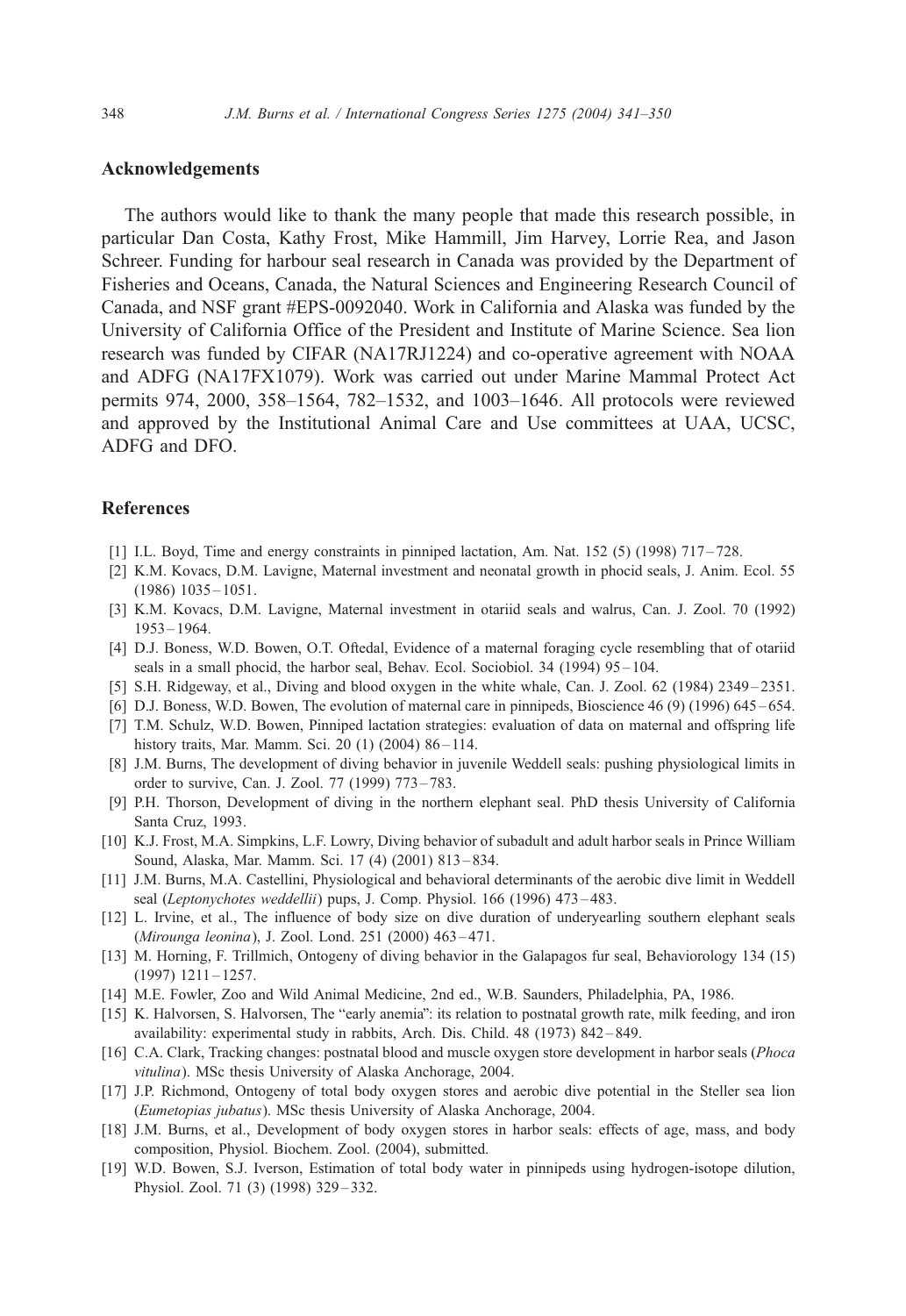- <span id="page-8-0"></span>[20] N. Foldager, C.G. Blomqvist, Repeated plasma volume determination with the Evans blue dye dilution technique: the method and the computer program, Comput. Biol. Med. 21 (1/2) (1991) 35 – 41.
- [21] G.L. Kooyman, et al., Aerobic diving limits of immature Weddell seals, J. Comp. Physiol. 151 (1983)  $171 - 174.$
- [22] B. Reynafarje, Simplified method for the determination of myoglobin, J. Lab. Clin. Med. 61 (1963)  $138 - 145.$
- [23] J.E. Smith, K. Moore, D. Schoneweis, Coulometric technique for iron determinations, Am. J. Vet. Res. 42 (1981) 1084 – 1087.
- [24] G.A. Andrews, et al., Enzyme-linked immunosorbent assay to quantitate serum ferritin in the northern fur seal (Callorhinus ursinus), Zoo Biology 23 (2004) 79–84.
- [25] Y. Dubé, M.O. Hammill, C. Barrette, Pup development and timing of pupping in harbour seals (Phoca vitulina) in the St. Lawrence River estuary, Canada, Can. J. Zool. 81 (2003) 188-194.
- [26] W.D. Bowen, D.J. Boness, S.J. Iverson, Estimation of total body water in Harbor seals: how useful is bioelectrical impedance analysis? Mar. Mamm. Sci. 14 (4) (1998) 765 – 777.
- [27] C. Lenfant, K. Johansen, J.D. Torrance, Gas transport and oxygen storage capacity in some pinnipeds and the sea otter, Respir. Physiol. 9 (1970) 277 – 286.
- [28] L.D. Rea, et al., Health status of young Alaska Steller sea lion pups (*Eumetopias jubatus*) as indicated by blood chemistry and hematology, Comp. Biochem. Physiol. 120A (1998) 617 – 623.
- [29] J.M. Burns, A.S. Blix, L.P. Folkow, Physiological constraint and diving ability: a test in hooded seals, Cystophora cristata, FASEB J. 14 (4) (2000) A440.
- [30] S.R. Noren, et-al., The development of blood oxygen stores from birth through the postweaning fast of grey seal (Halichoerus grypus) pups: should they fast or forage? 15th Biennial Conference on the Biology of Marine Mammals, Greensboro, NC, USA 119, 2003.
- [31] W.N. Bonner, Lactation strategies in pinnipeds: problems for a marine mammalian group, Symp. Zool. Soc. Lond. 51 (1984) 253 – 272.
- [32] L.D. Rea, et-al., Percent total body lipid content increases in Steller sea lion (*Eumetopias jubatus*) pups throughout the first year of life in a similar pattern to other otariid pups. 15th Biennial Conference on the Biology of Marine Mammals, Greensboro, NC, USA, 2003, pp. 135.
- [33] K.L. Raum-Suryan, et al., Dispersal, rookery fidelity, and metapopulation structure of Steller sea lions (Eumetopias jubatus) in an increasing and a decreasing population in Alaska, Mar. Mamm. Sci. 183 (3)  $(2002)$  746 – 764.
- [34] R.L. Merrick, T.R. Loughlin, Foraging behavior of adult female and young-of-the-year Steller sea lions in Alaskan waters, Can. J. Zool. 75 (5) (1997) 776 – 786.
- [35] M.J. Donohue, Energetics and development of northern fur seal, *Callorhinus ursinus*, pups. PhD thesis, University of California Santa Cruz, 1998.
- [36] M. Horning, F. Trillmich, Development of hemoglobin, hematocrit, and erythrocyte values in Galapagos fur seals, Mar. Mamm. Sci. 13 (1) (1997) 100-113.
- [37] S.L. Fowler, D.P. Costa, Foraging in a nutrient-limited environment: development of diving in the threatened Australian sea lion, Neophoca cinerea. 15th Biennial Conference on the Biology of Marine Mammals, Greensboro, NC, USA 54, 2003.
- [38] J.P.Y. Arnould, et-al., Lean and fast, fat and slow: the comparative growth strategies of sympatric Antarctic and subantarctic fur seal pups, Crozet Archipelago.15th Biennial Conference on the Biology of Marine Mammals, Greensboro, NC, USA 8, 2003.
- [39] P. Ponka, Regulation of heme biosynthesis: distinct control mechanisms in erythroid cells, Blood 89 (1)  $(1997)$  1 – 25.
- [40] C.A. Finch, H. Huebers, Perspectives in iron metabolism, N. Engl. J. Med. 306 (25) (1982) 1520–1528.
- [41] L.M. Mazzaro, et al., Serum indices of body stores of iron in Northern fur seals (Callorhinus urisnus) and their relationship to hemochromatosis, Zoobiology 23 (2004) 205 – 218.
- [42] M.M.C. Muelbert, W.D. Bowen, Duration of lactation and postweaning changes in mass and body composition of harbour seal, Phoca vitulina, pups, Can. J. Zool. 71 (1993) 1405 – 1414.
- [43] J.M. Burns, J.W. Testa, Developmental changes and diurnal and seasonal influences on the diving behavior of Weddell seal (Leptonychotes weddellii) pups, in: B. Battaglia, J. Valencia, D.W.H. Walton (Eds.), Antarctic Communities, Cambridge University Press, Cambridge, 1997, pp. 328 – 334.